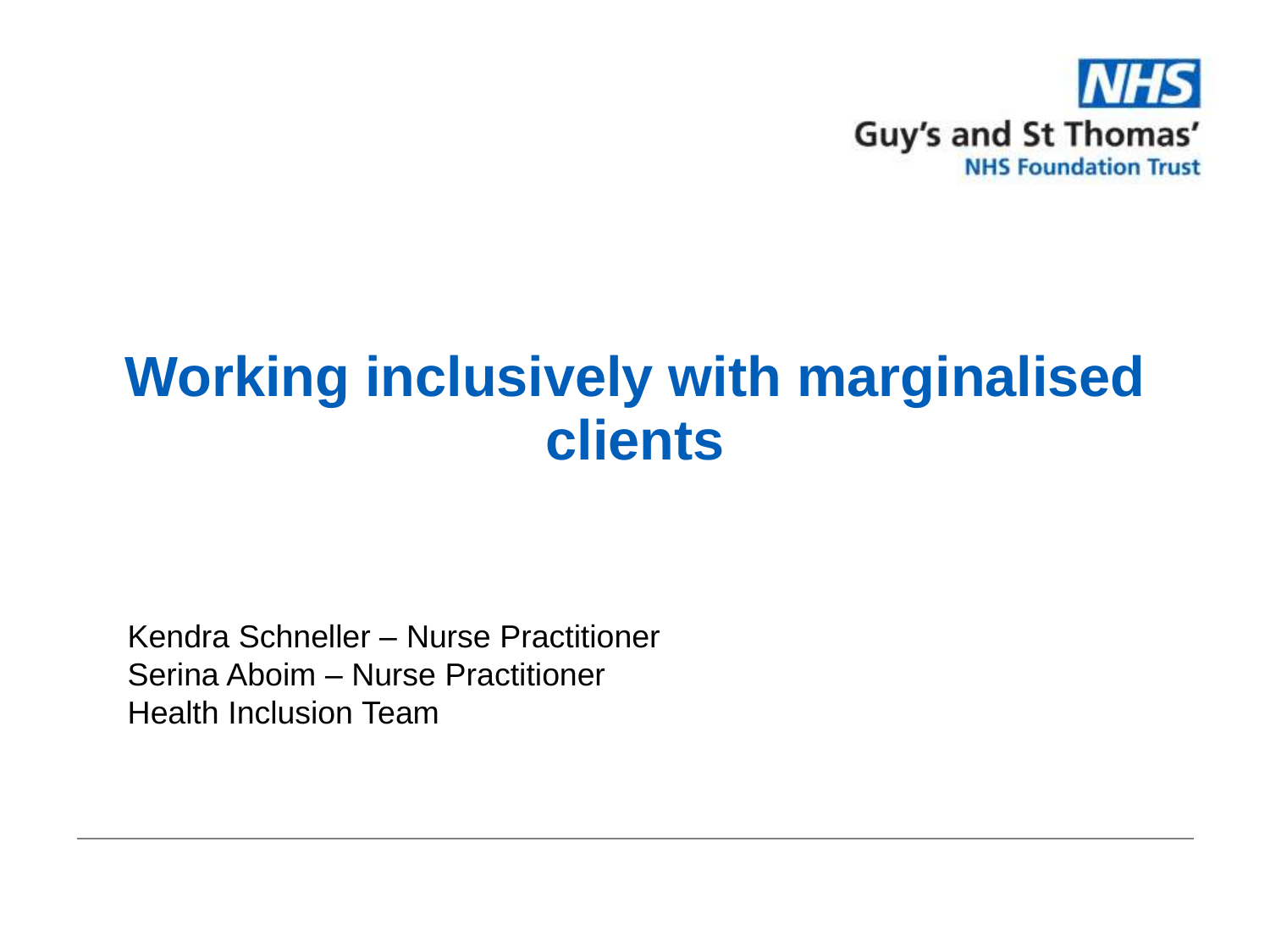## **Challenges of working with marginalised clients**

- Mistrust of services
- Not enough time
- Need to build up a rapport
- Often difficult to engage
- Physical health is not a priority



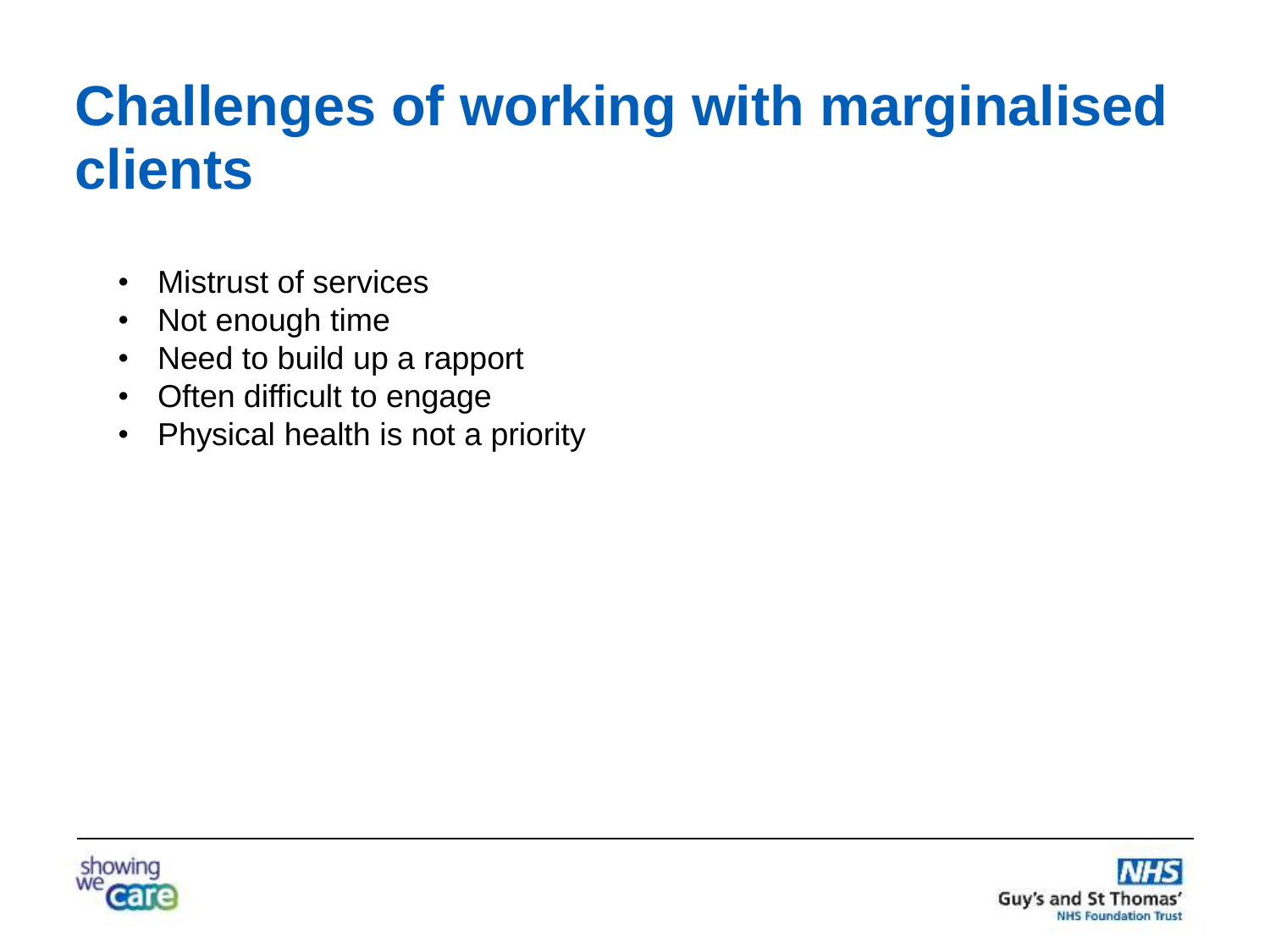# **Challenges of working with marginalised clients**

- Chaotic and challenging behaviour
- Clients present and require crisis management
- Complex health needs



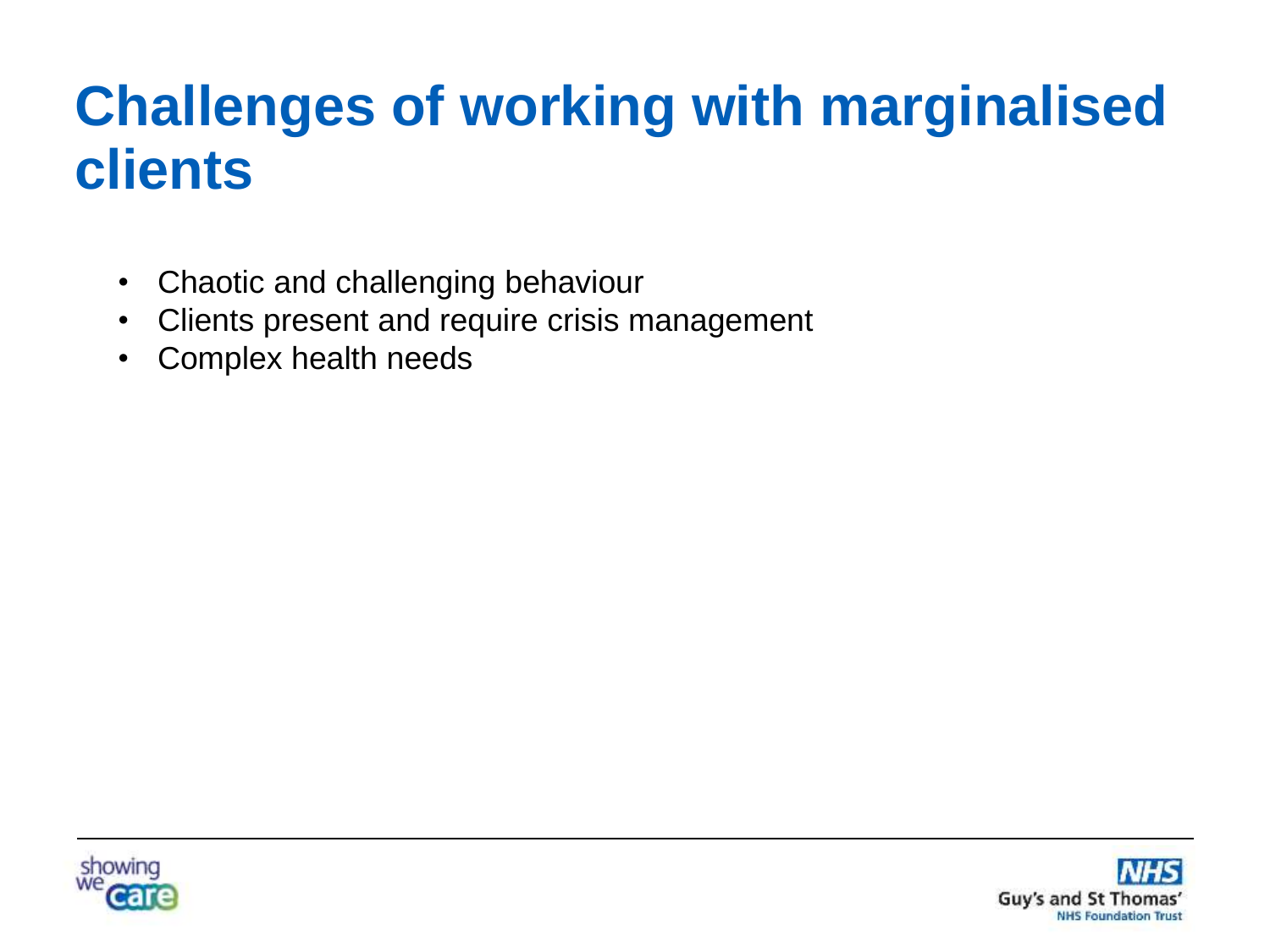### **Practical ways to work**

- Focus on the main presenting issue
- Make note of any other issues that may come up
- Keep the client involved at every step



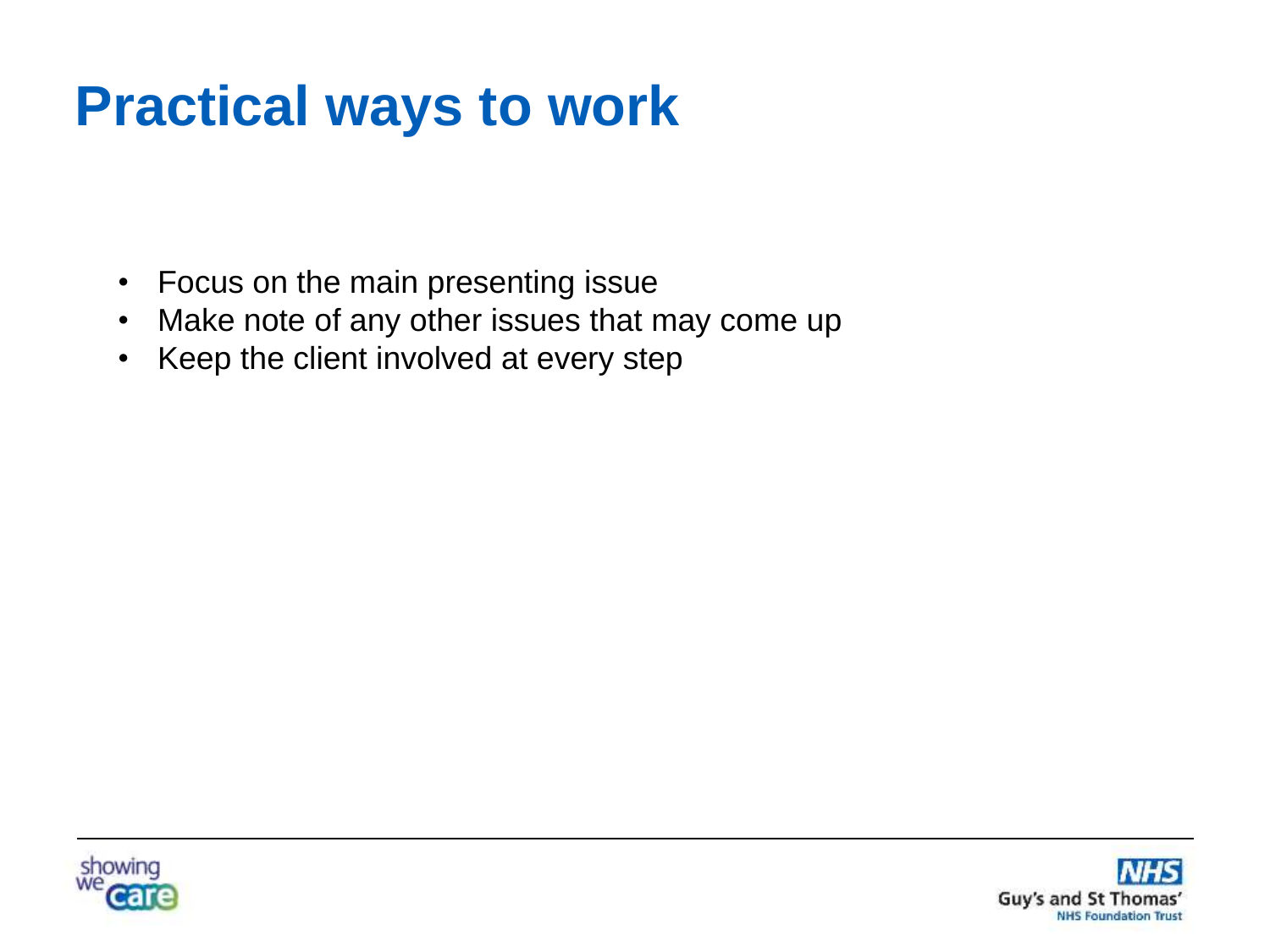## **Practical ways to work**

- Be aware of:
	- Lack of understanding
	- Literacy issues
	- Under the influence of substances or alcohol
- Use simple non medical jargon/language
- Repeat, repeat, repeat
- Check level of understanding



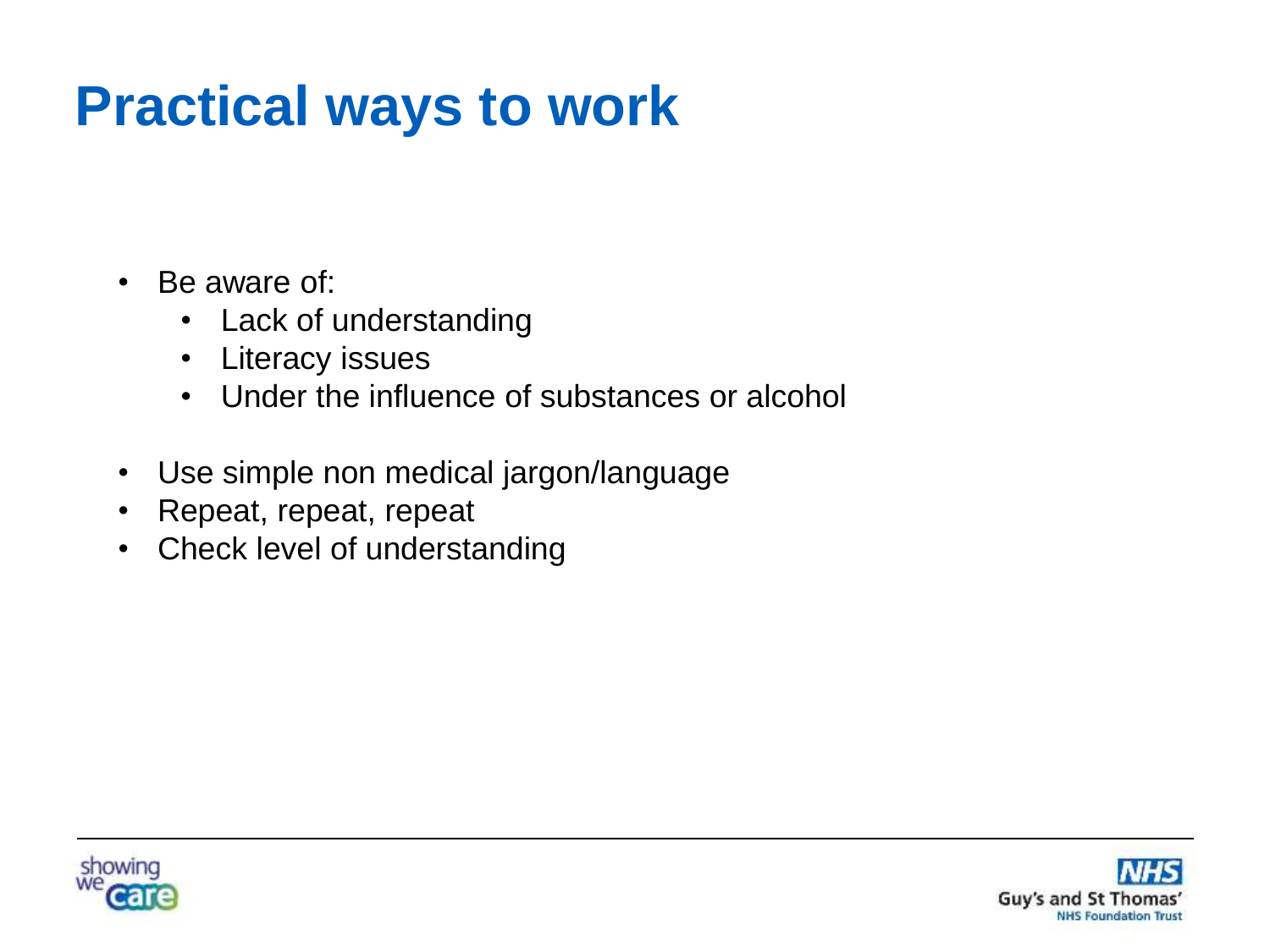#### **Outcomes can be achieved**

- Make every contact count
- Signposting
- Get to know the local services
- Who is the care co-ordinator
- Plan care and set SMART goals
- Include the client at every step to achieve the best outcome



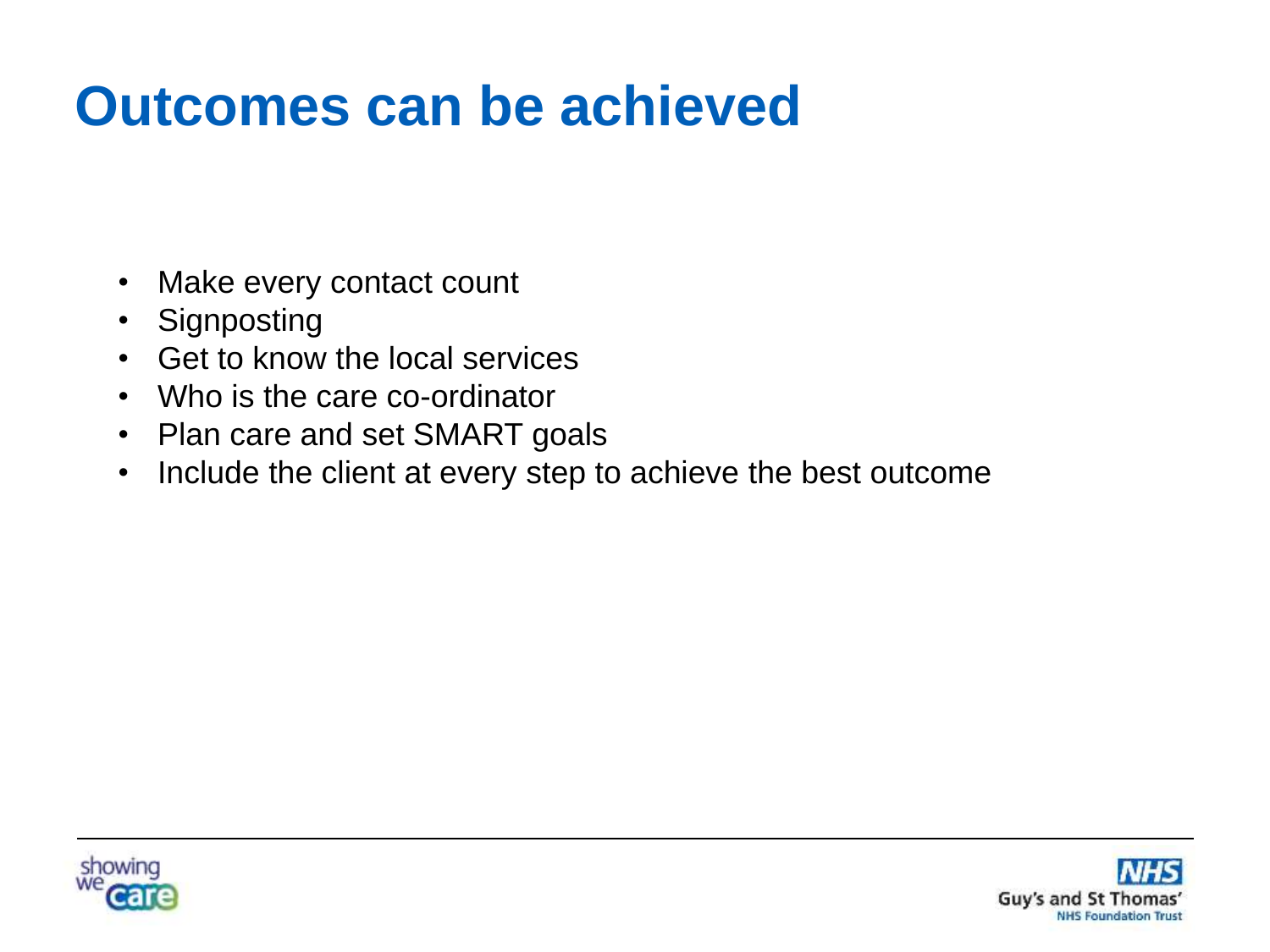# **Key message**

- Partnership work is the key
- You can't do it alone
- Provide inclusive care
- No goal is too small



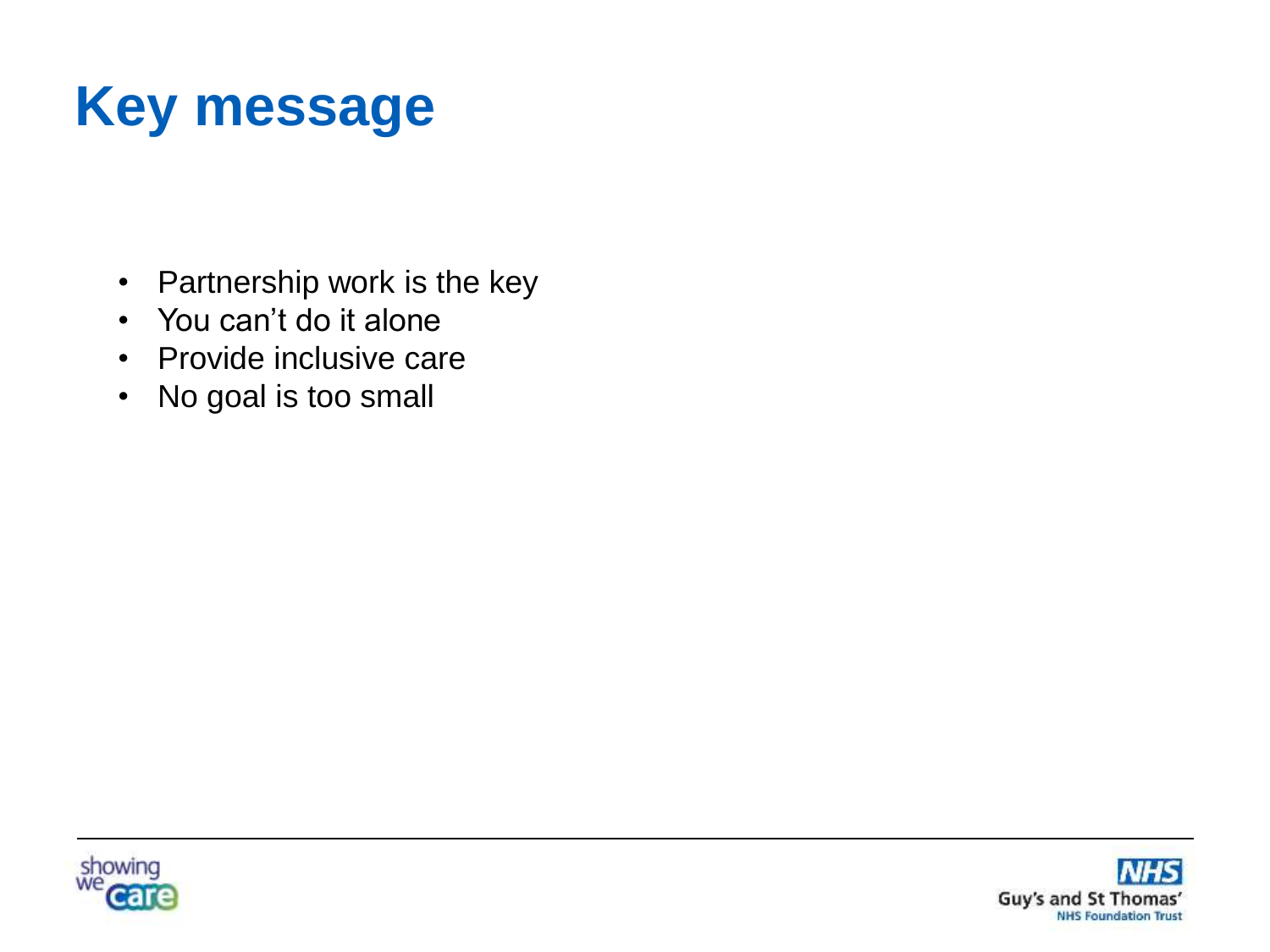



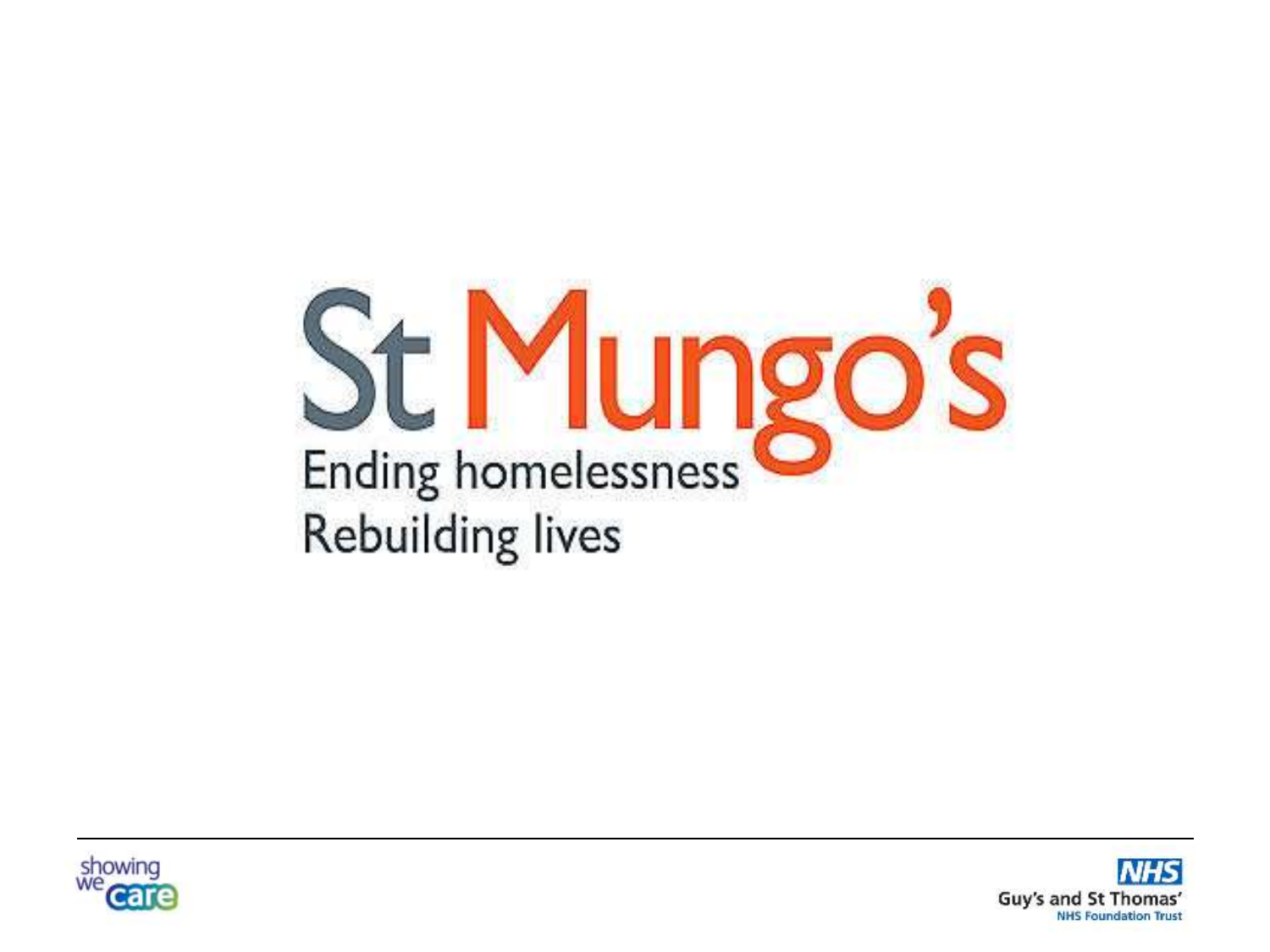#### **HITPlus service**

Serina Aboim – Nurse Practitioner

Kendra Schneller – Nurse Practitioner

Project Leads